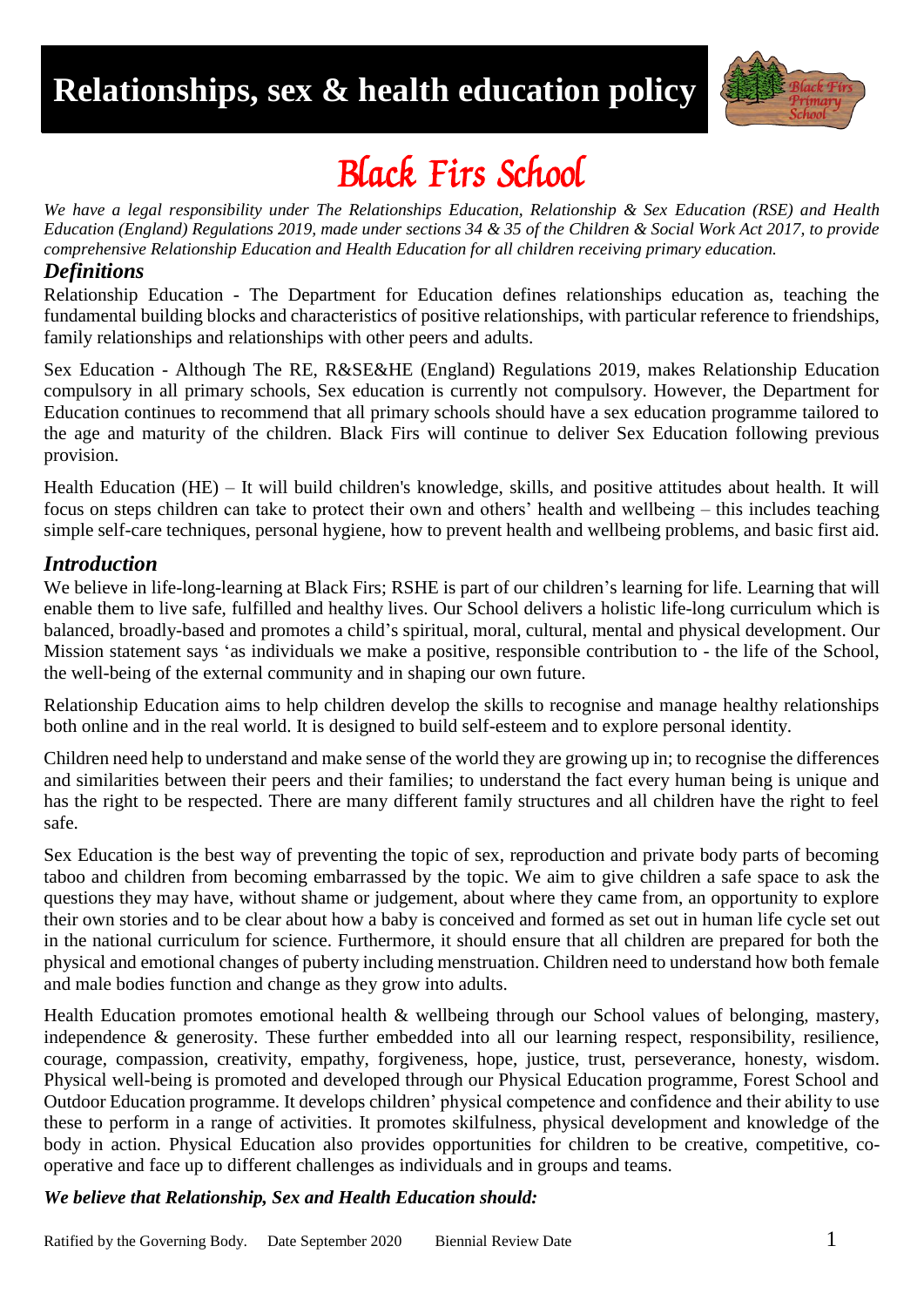- $\checkmark$  Be taught in a positive, supportive and caring environment
- $\checkmark$  Present facts in an objective, balanced and sensitive manner
- $\checkmark$  Present facts within a clear framework of values
- $\checkmark$  Develop child's health related knowledge and understanding
- $\checkmark$  Be complementary and supportive to the role of parents
- $\checkmark$  Incorporate the spiritual, moral and cultural dimensions of the Personal, Social, Health and Economic (PSHE) education and our global Citizenship curriculum

We teach RSHE within the wider context of building self-esteem and self-confidence, emotional well-being, relationships and healthy lifestyle choices beginning in Preschool through to Year 6.

#### *Aims*

The aim of Relationship, Sex and Health Education is to provide children with age appropriate information, explore attitudes and values, help them to respect themselves and others, and equip them with the skills to make responsible and informed decisions about health and well-being, relationships, and related attitudes and behaviour.

### *We aim:*

• To develop child's confidence and ability to be participating members of society and value themselves and others

- To be able to recognise and demonstrate positive relationships that they can build upon at home and at School.
- To raise children' self-esteem and confidence, especially in their relationships with others

• To understand the value of family life, marriage, and committed relationships and the importance of love and respect and stability in all of these.

• To understand the rights and responsibilities in relationships.

• To develop attitudes and skills for a healthier safer lifestyle, helping them to understand the characteristics and mental and physical benefits of an active lifestyle.

- To develop child's respect and care for their bodies
- To help children develop a positive self-image and provide them with firm foundations for later learning which will ensure that they are properly prepared for the opportunities, responsibilities and experiences of adult life.
- To help children be prepared for puberty and adulthood, and provide the knowledge and information to which all children are entitled – age and stage appropriate
- To reinforce existing knowledge and have the correct terminology to talk about their bodies
- To develop children understanding of their sexual feelings and behaviour, so they can lead fulfilling and enjoyable lives

• To help children develop and use communication, decision making and assertiveness skills to cope with the influences of their peers and the media

- To ensure they have knowledge of personal safety who to seek for help and support
- To know when is it appropriate to share information about ourselves both on and off-line
- To help children gain access to information and support

# *Opportunities and Experiences*

RSHE will be taught in the literacy-study context of the School's wider curriculum using appropriate picture books similar to the No Outsiders programme. It will inform the work related to Personal, Social, Health and Economic Education and Citizenship, KiVa, Science and RE. It is our intention all children have the opportunity to experience a programme of RSHE at a level which is appropriate for their age and physical development with differentiated provision if required.

#### *In the Early Years, children will explore and learn about*

- Stages of growth in people, animals and plants
- The caring aspects of parenthood
- The caring aspects of friendship
- Feelings in the family e.g. love, anger, sadness
- Knowledge of personal safety who to seek for help and support *(using the NSPCC 'Pantosaurs' resources)*
- Different types of families single-parent, multi-generational, looked after children etc.
- The names of the main parts of the body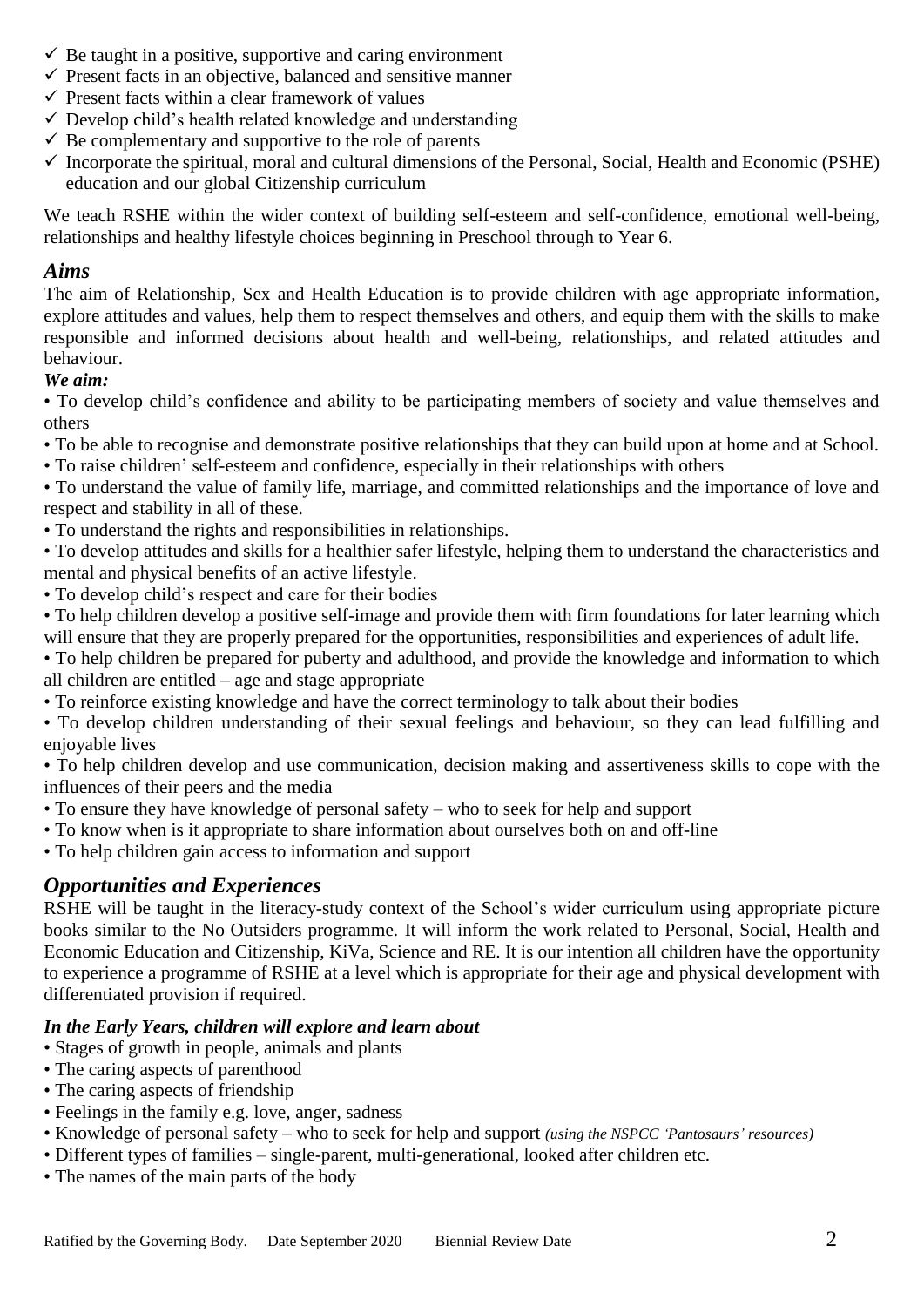The Early Years learning environment encourages imaginative role play, which may lead to questions and issues being raised about sex and relationships. These will be dealt with sensitively and appropriately using the professional judgement of the teacher. Any discussions or issues arising spontaneously will be dealt with in the same way, where it is felt necessary these discussions will be shared with parents.

Our School Curriculum includes the NC Science objectives; parents do not have the right to withdraw their child. *National Curriculum Science* 

*During Key Stage 1 children will learn:* 

- that animals including humans, move, feed, grow, and use their senses and reproduce
- to recognise and compare the main external parts of the bodies of humans
- identify similarities and differences between themselves, including gender, and treat others with sensitivity.
- that humans and animals can reproduce offspring and that these grow into adults

#### *During Key Stage 2, children will learn:*

- the life processes common to humans and other animals include: nutrition, growth and reproduction.
- recognise the impact of diet, exercise, drugs and lifestyle on the way their bodies function

We believe that children should be introduced, at appropriate stages, to the correct terminology in their programme of RSHE. It is important that acceptable and unacceptable terminology is clarified. After initial discussion, correct biological terms will be used at all times for teaching.

In both Key Stage 1  $\&$  2, questions relating to human sexuality which are not part of the planned curriculum may be likely to arise spontaneously within everyday discussion. Where appropriate, in the professional judgement of the teacher, an individual child's question will be dealt with briefly, sensitively, and truthfully during group or whole class work. The teacher will decide when a question should be answered on an individual basis and guard against giving other children inappropriate information, in either case the teacher will use anatomically correct vocabulary.

Throughout School, children are encouraged to assert their right to protect their bodies from unwanted or unwelcome contact with others. It will also be made clear that children should speak to a trusted adult if they have any worries or concerns relating to personal matters. Where a member of the teaching staff in School is alerted to the possibility that a child is at risk of sexual abuse they will immediately follow the School's Child Safeguarding procedures.

#### *The following ground rules will guide all RSHE content and delivery.*

- $\checkmark$  Scientific, biological and anatomical terms are used in all RSHE lessons. Family names are not used in order to avoid confusion – particularly important for safeguarding.
- $\checkmark$  Meanings of words are described in a sensitive, sensible and factual way.
- $\checkmark$  Distancing techniques are always used. Individual people are never mentioned.
- $\checkmark$  The teachers strive to provide active learning strategies, so that RSHE are fun and interesting
- $\checkmark$  Teachers strive not to avoid controversial issues. If an issue arises that is considered to be controversial by society, teachers may discuss this issue in brief, explaining why this is the case, in a non-judgemental way.
- $\checkmark$  If a teacher is asked a question that is classed as 'too sensitive' or 'too controversial for a year group/child, they will tell the child/class that at this stage they do not feel that it is appropriate to discuss this topic.
- $\checkmark$  Know and understand how changes at puberty affect the body in relation to hygiene.
- $\checkmark$  How a baby is conceived and born.
- $\checkmark$  Know about different patterns of friendship and to be able to talk about friends with important adults.
- $\checkmark$  Prepare girls for the onset of menstruation.
- $\checkmark$  Teaching staff will monitor child questions and contributions, and refer any disclosures following the School's safeguarding procedures.
- $\checkmark$  A question box will be made available for children, particularly for those in KS2. The teacher can then choose to answer questions on a one-to-one basis or to the whole class.
- $\checkmark$  Older children are asked not to discuss the content of their RSHE lessons with younger children we aim to be age and stage appropriate in the content we teach.
- $\checkmark$  Questions are not directed at individuals. Nobody is forced into answering.

# *Resources*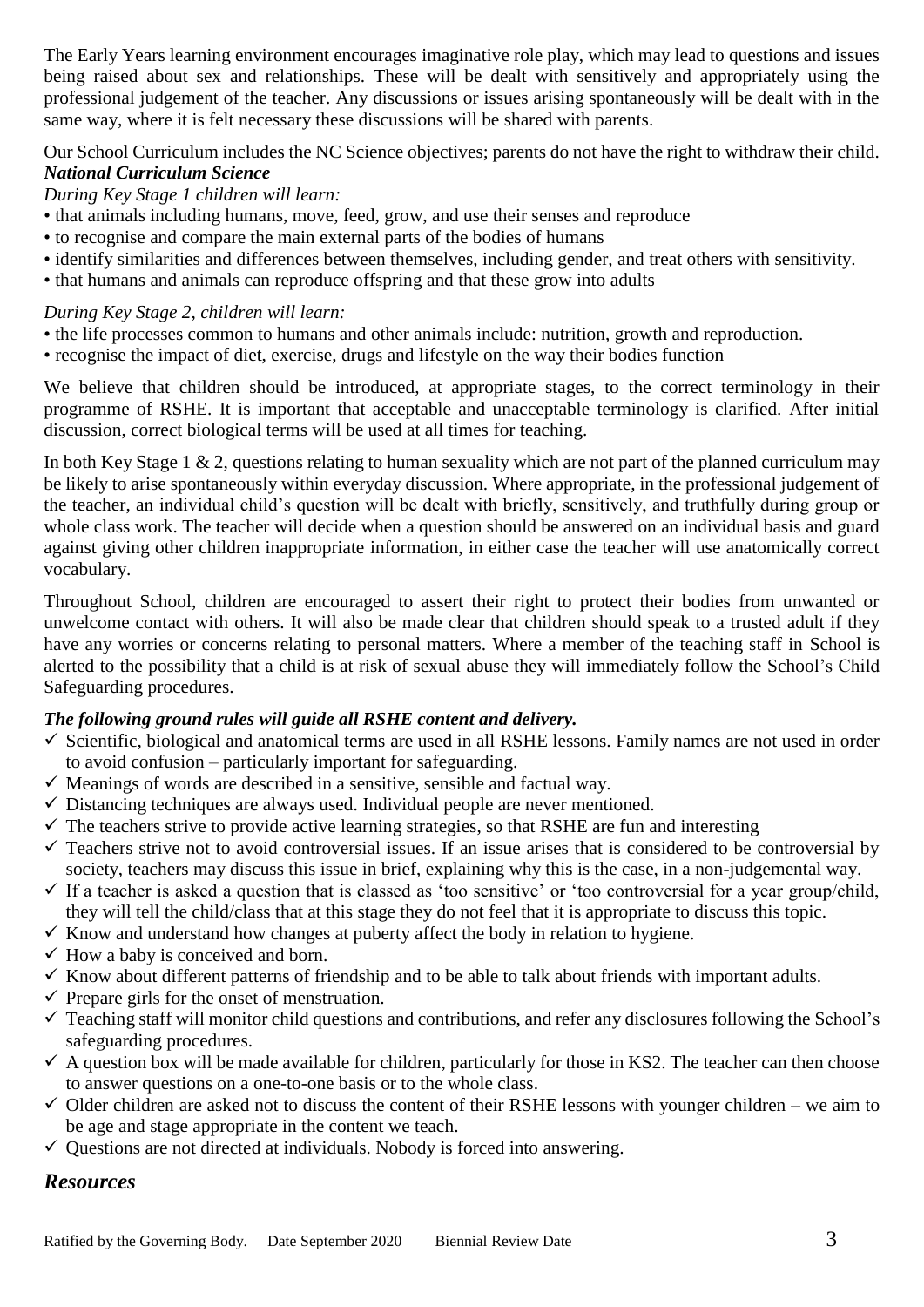In KS1 children will use resources that are age appropriate and will go beyond the biology of birth and growth to look at what it means and how it feels to 'grow up'. They will explore the physical changes that accompany birth and growth, along with the caring and nurturing roles of parents and siblings.

In KS2 – Years 5 and 6 - children will use Channel 4 produced materials aimed at children aged 5-11 which considers all aspects of sex and relationships, including puberty, relationships, conception and birth. This resource addresses both the emotional and physical aspects of growing up.

Teachers will establish ground rules with the children - no one will have to answer a personal question or be forced to take part in any discussion and only the correct names will be used for parts of the body. Circle time, group discussions, role play may be used.

Mrs.Wright will teach the Year 6 in the Summer Term using videos entitled *'Living and Growing Units 1, 2 and 3*. And also use various questionnaires and fact sheets related to the above topics. This would be followed up in the summer term. TACADE lesson plans and notes, The Healthwise Primary School Sex Education pack and Cheshire Healthy Schools Partnership will be available for all staff to use when appropriate. The resources to be used will be available in school for parents to examine.

In addition, books will be carefully chosen which are informative and are designed for each Key Stage. It is the view of the school that these materials cover the 'biological aspects' that are included in the Science curriculum for both KS1 and KS2.

In respect of personal safety, teachers across all Key Stages have access to the NSPCC 'Panosaurus' Underwear Rule teaching resource which helps to deliver 'stay safe' messages for children aged 5-9 years old.

#### *Confidentiality*

Teachers will need to know the boundaries of their legal and professional responsibilities *(refer to DfE Sex and Relationship Education Guidance)* Children need to know that teachers cannot always guarantee complete confidentiality. Children will need to know that if this confidentiality has to be broken they will be informed first and then supported as appropriate.

#### *Assessment*

• Children' knowledge and understanding of concepts and facts – linked to both the PSHE and Citizenship and Science teaching and learning will be assessed.

• The way children are using their accumulating knowledge and understanding to develop personal and interpersonal skills and positive attitudes and build their own learning power e.g. through making informed judgements, maintaining positive relationships and tackling challenges and looking after personal health and safety. Children need to have experiences where they can learn to apply and strengthen their knowledge and skills in a variety of contexts.

In addition to assessment by teaching and support staff, children are given openings to self-assess, time to reflect at the end of tasks and opportunities on the insights and development knowledge, skills and understanding gained, this will help develop their own capacity as learners and promote life-long learning skills and attitudes.

# *Equal Opportunities*

Every child is entitled to receive RSHE regardless of ethnicity, gender, religion, age, culture, disability, sexuality, language. specials need, disadvantaged and looked after children. RSHE is taught through both Science and PSHE and Citizenship, which are taught to all children. We recognise that when teaching RSHE we will be working within children' real life experiences. We strive to create a safe and supportive learning environment; creating an ethos of trust and open dialogue with the children by establishing clear ground rules, managing sensitive and controversial issues and developing a clear understanding of confidentiality.

It is our intention all children have the opportunity to experience a programme of RSHE at a level which is appropriate for their age and physical development with differentiated provision, if required.

Teachers and other adults involved in teaching RSHE will sometimes hear disclosures that suggest /indicate that a child may be vulnerable or at risk. We will ensure they receive appropriate support by implementing the Safeguarding Procedures *(see Safeguarding Policy)* & using CPOMs to record or report concerns.

# *Parental Communication*